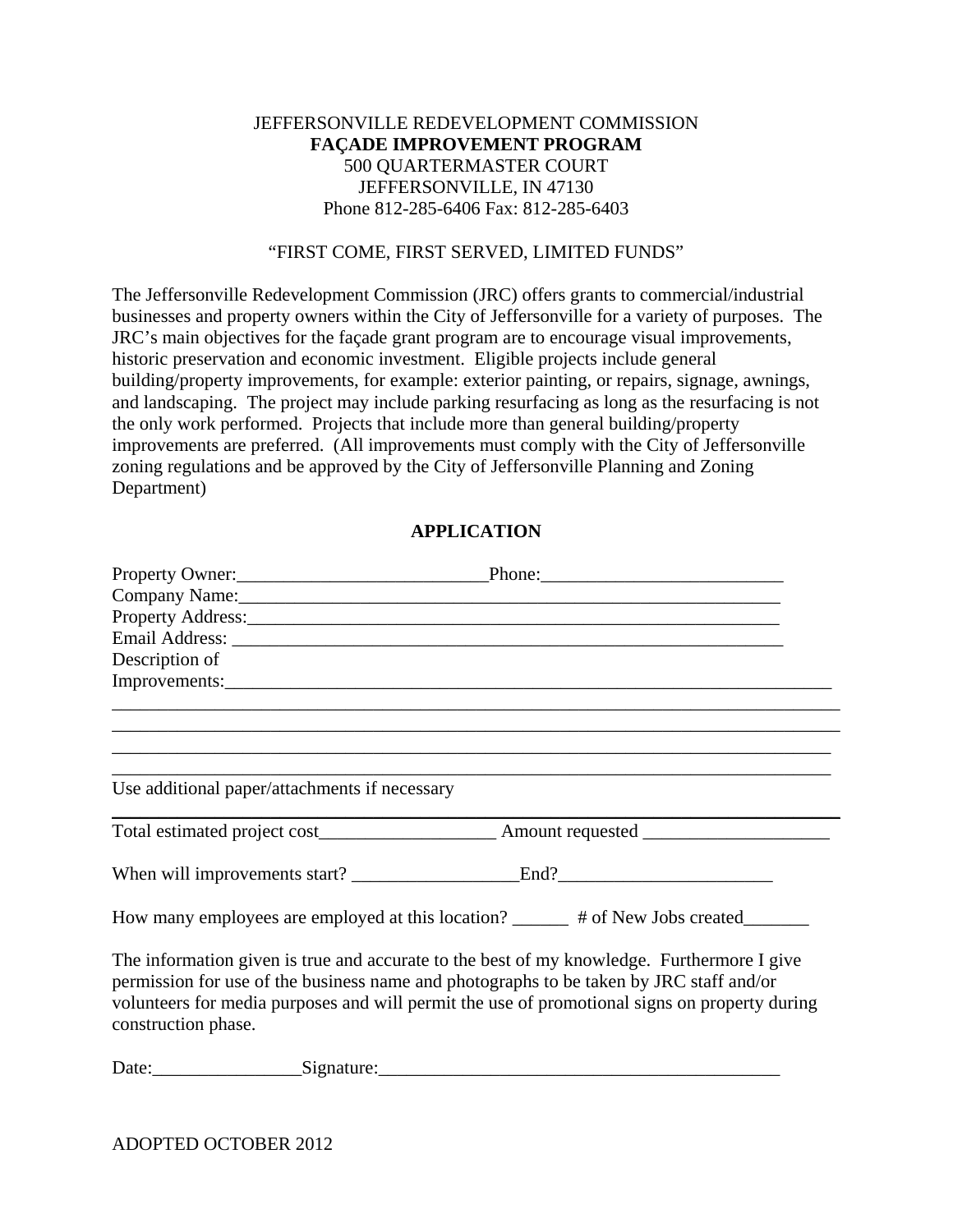# **PROGRAM GUIDELINES**

- 1. Jeffersonville Redevelopment Commission (JRC) will reimburse 50% of project costs, up to a maximum of \$10,000 per pre-approved project. JRC reserves the right to award grants in amounts less than 50% of project costs for any reason, including availability of funds, aesthetic value of the project, or any other reason at their sole discretion.
- 2. Application must be approved in writing before work begins. There is a non-refundable application/processing fee in the amount of \$150.00.
- 3. Two cost estimates must accompany each application along with a "before" photograph. Estimates must include a materials/products list and labor cost breakdown. Owner makes selection of contractor.
- 4. If a permit is required, only a contractor registered with the city can perform the construction work.
- 5. JRC will rebate the business/property owner after work is completed and a final bill with copies of receipts is submitted and/or copies of a cancelled check(s) for applicant's portion is provided. An "after" photograph must also be submitted.
- 6. All work must be completed and funded within six (6) months of application approval, with a three (3) month extension available by request for good cause shown.
- 7. A building owner or a family member may do the work relating to the proposed project. However, if this is the case, two "arms length" estimates plus one from the owner or family member must be submitted with the application.
- 8. Lessee must submit notarized permission from property owner to participate in program.
- 9. The Jeffersonville Redevelopment Commission reserves the right to use its collective judgment in consideration of any application and may reject any application on the grounds that it does not fit the intent of the program.
- 10. If demand exceeds funds, projects may be ranked using criteria such as (but not limited to) the following:

| * First time applicant                                        | *Number of new jobs created |
|---------------------------------------------------------------|-----------------------------|
| *Structural vs. cosmetic improvements                         | * Location of property      |
| *Financial need                                               | *Size of Investment         |
| *Enhancement of neighborhood property values                  |                             |
| *Enhancement of aesthetic appeal to property and neighborhood |                             |
| *Enhancement of positive Jeffersonville image                 |                             |
| *Enhancement of economic development within the city          |                             |
| *Elimination of health or safety hazards                      |                             |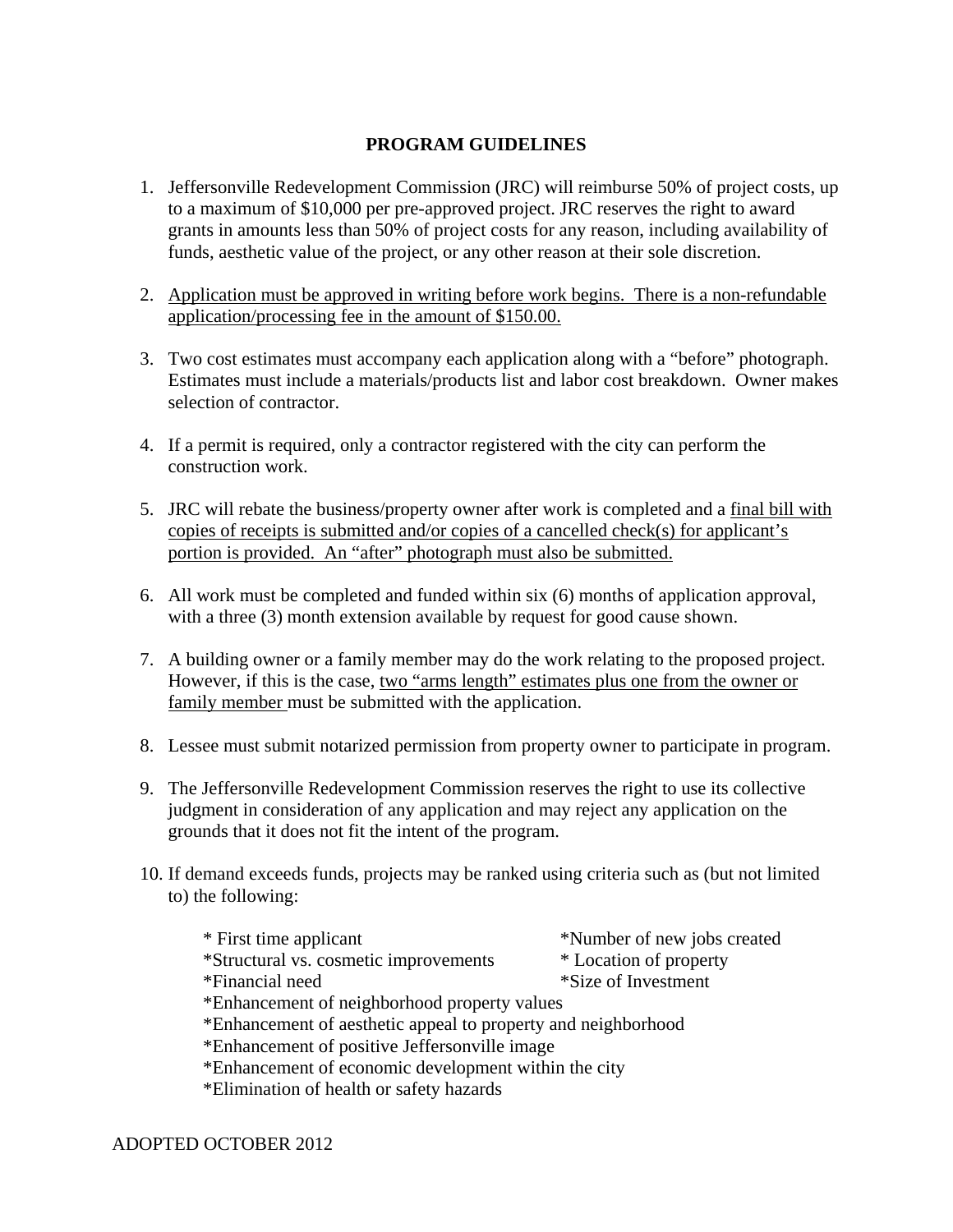- 11. A maximum of \$10,000 per business, per site will be allowed annually. Two applications per owner, per calendar year may be considered on a case by case basis. Projects that include the construction of a new business shall not be considered. The program only applies to improvements made to existing properties and structures.
- 12. The following costs are reimbursable up to a maximum of \$1,000 each:
	- a. Business Signage
	- b. Architectural Cost
	- c. Labor Cost
- 13. The guidelines contained herein do not necessarily comprise a complete list. Additional guidelines and requirements may be added at any time.
- 14. All projects must meet building code, historic district, ADA, zoning, and other legal requirements.
- 15. Failure to meet code requirements or to cooperate with building/site inspections may cause forfeiture of grant.

## Checklist

## **Pre-Application:**

\_\_\_Contact Information and Address (including email)

- \_\_\_Project Description (See criteria #10), must include an architectural drawing or sketch and a budget estimate
- \_\_\_ 2 Cost Estimates (Material list and Cost Breakdown)
- \_\_\_ 'Before Construction' Photograph (s)
- \_\_\_ Name and address of Registered Contractor (If applicable)
- \_\_\_ Planning and Zoning Review/Approval
- \_\_\_ Copy of Building Permit (If applicable)
- \_\_\_ Application/Processing Fee (\$150.00)

Submit completed application to City of Jeffersonville Redevelopment Department along with an application/processing fee in the amount of \$150.00. Please call if you have any questions. **It is the applicant's responsibility to complete the application and provide all supporting documentation at least ten (10) days prior to the Redevelopment Commission meeting in which the application will be considered. The applicant shall attend the Redevelopment Commission meeting and be prepared to present its**